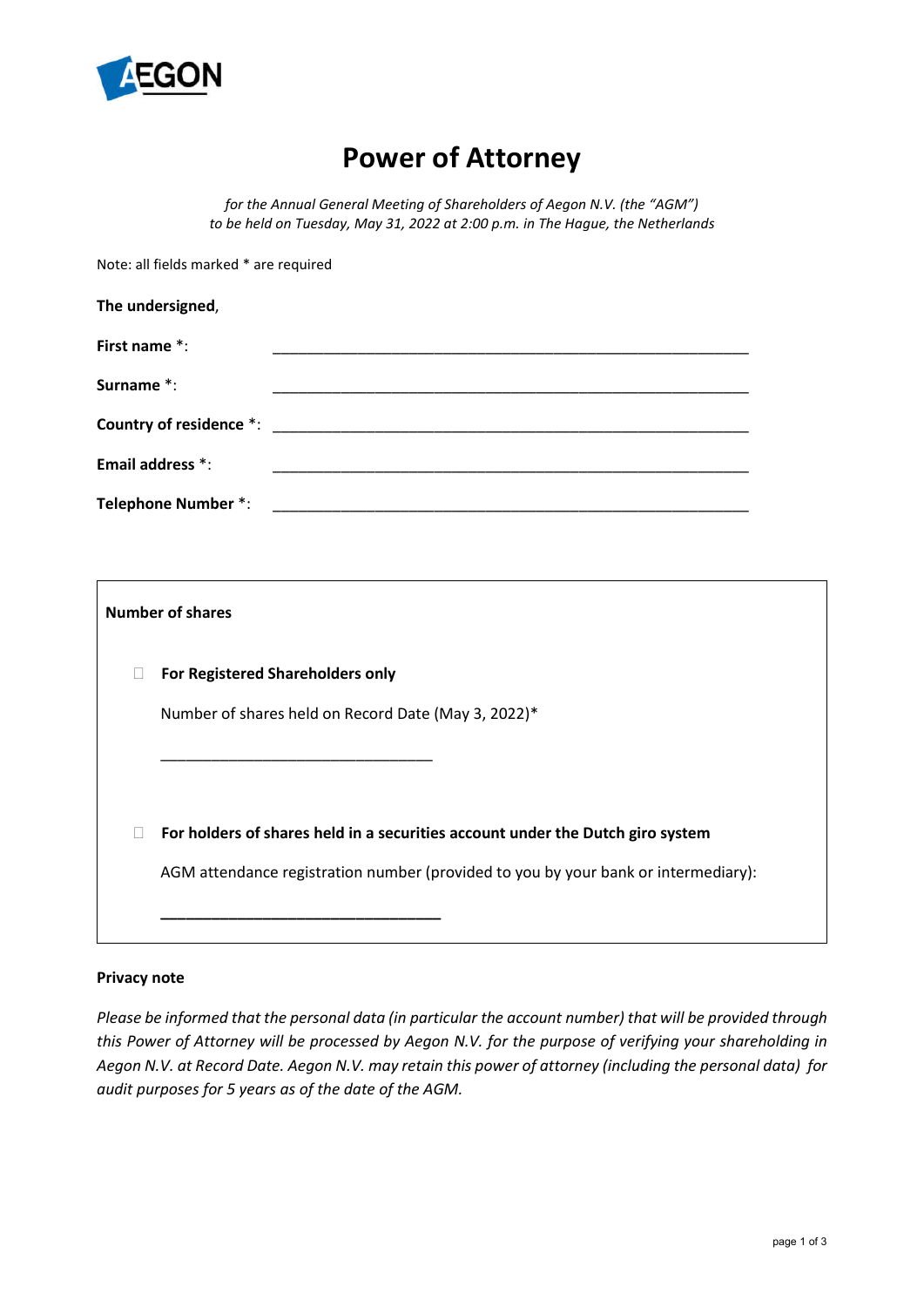

## **hereby authorizes the Company Secretary of Aegon N.V., with full power of substitution, to vote on his/her behalf:**

| <b>ITEM</b> | <b>PROPOSAL</b>                                       | <b>FOR</b>   | <b>AGAINST</b> | <b>ABSTAIN</b> |
|-------------|-------------------------------------------------------|--------------|----------------|----------------|
| 2.2         | Remuneration Report 2021*                             | $\mathbf{L}$ | П              | $\Box$         |
| 2.3         | Adoption of the Annual Accounts 2021                  | П            | П              | Ш              |
| 2.4         | Approval of the final dividend 2021                   | П            | П              | П              |
|             | Release from liability for the members of the         |              |                |                |
| 3.1         | Executive Board for their duties performed during     | ш            | П              |                |
|             | 2021                                                  |              |                |                |
|             | Release from liability for the members of the         |              |                |                |
| 3.2         | Supervisory Board for their duties performed during   | П            | П              |                |
|             | 2021                                                  |              |                |                |
| 4.2         | Reappointment of Ms. Corien Wortmann-Kool as          |              |                |                |
|             | member of the Supervisory Board                       | П            | П              |                |
| 4.3         | Appointment of Ms. Karen Fawcett as member of the     |              |                |                |
|             | Supervisory Board                                     | П            | П              |                |
| 5.1         | Proposal to cancel common shares and common           | П            |                | П              |
|             | shares B                                              |              | П              |                |
| 5.2         | Authorization of the Executive Board to issue         |              |                |                |
|             | П<br>common shares with or without pre-emptive rights | П            | П              |                |
|             | Authorization of the Executive Board to issue shares  |              |                |                |
| 5.3         | in connection with a rights issue                     | П            | П              |                |
| 5.4         | Authorization of the Executive Board to acquire       |              |                |                |
|             | shares in the Company                                 | $\Box$<br>ш  |                |                |

\* Item 2.2 is subject to an advisory vote